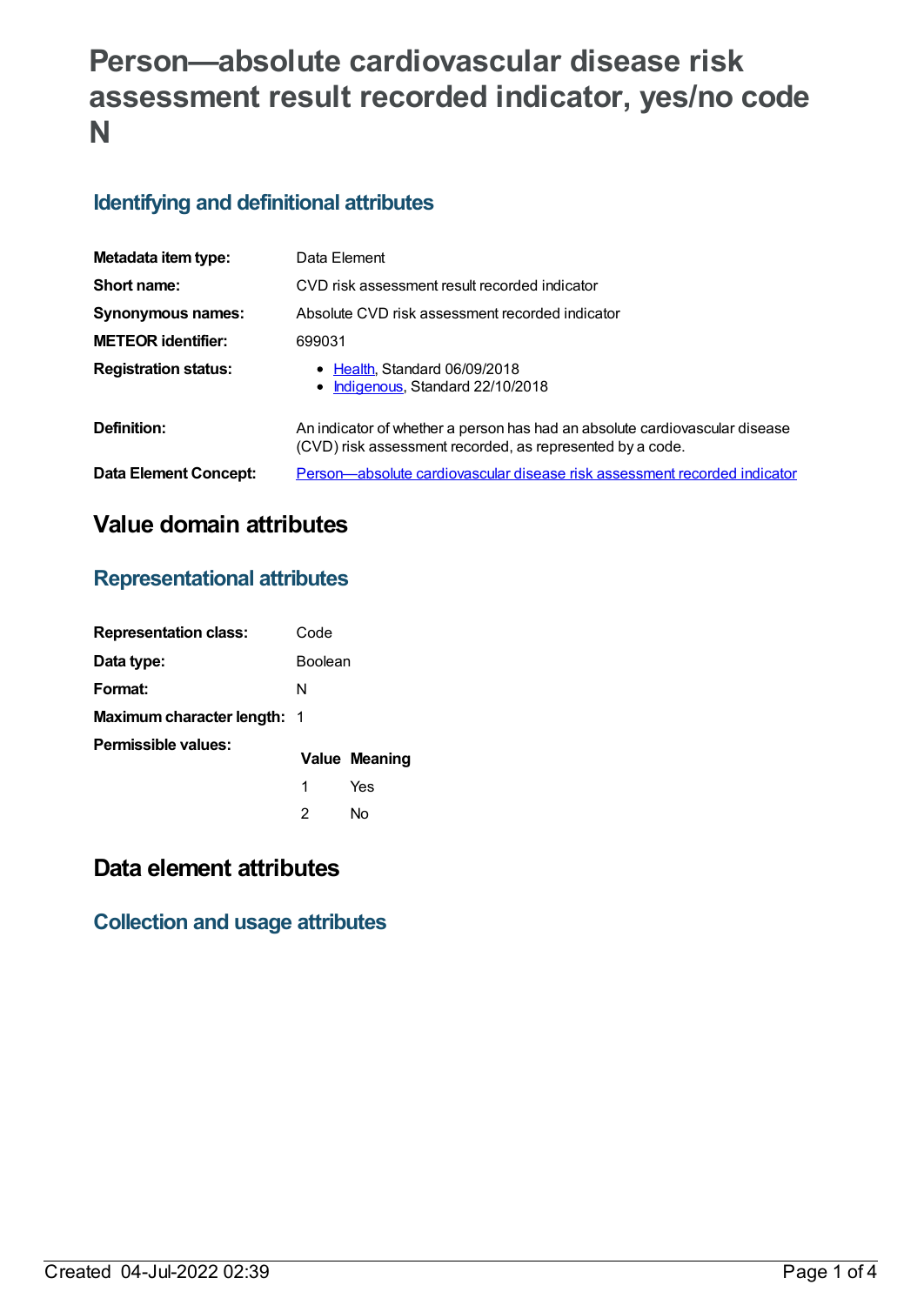| <b>Guide for use:</b>                  | CODE 1 Yes                                                                                                                                                                                                                                                                                                                                                                                                                                                                                                                                                                                                             |  |
|----------------------------------------|------------------------------------------------------------------------------------------------------------------------------------------------------------------------------------------------------------------------------------------------------------------------------------------------------------------------------------------------------------------------------------------------------------------------------------------------------------------------------------------------------------------------------------------------------------------------------------------------------------------------|--|
|                                        | A person has had CVD risk assessment recorded.                                                                                                                                                                                                                                                                                                                                                                                                                                                                                                                                                                         |  |
|                                        | CODE 2 No                                                                                                                                                                                                                                                                                                                                                                                                                                                                                                                                                                                                              |  |
|                                        | A person has not had CVD risk assessment recorded.                                                                                                                                                                                                                                                                                                                                                                                                                                                                                                                                                                     |  |
|                                        | The formula and colour-coded charts used for CVD risk assessment in<br>Australia have been developed by the National Vascular Disease Prevention<br>Alliance (NVDPA) and endorsed by the Royal Australian College of General<br>Practitioners and the National Health and Medical Research Council.                                                                                                                                                                                                                                                                                                                    |  |
|                                        | Based on evidence and clinical consensus, it has been suggested that calculation<br>of absolute CVD risk is not necessary for certain population groups who are known<br>to be at increased risk (NVDPA 2012). These groups are:                                                                                                                                                                                                                                                                                                                                                                                       |  |
|                                        | • persons with diabetes and >60 years old;<br>• persons with diabetes with microalbuminuria (i.e. >20 mcg/min for all<br>persons, or UACR > 2.5 mg/mmol for males, > 3.5 mg/mmol for females);<br>• persons with moderate or severe chronic kidney disease (i.e. persistent<br>proteinuria or eGFR < 45 mL/min/1.73m2);<br>• persons with a previous diagnosis of familial hypercholesterolaemia;<br>• persons with a systolic blood pressure result of $\geq$ 180 mmHg or a diastolic<br>blood pressure result of ≥110 mmHg;<br>• persons with serum total cholesterol >7.5 mmol/L; or<br>• persons aged 75 and over. |  |
|                                        | People known to be in one of groups should be counted as having had CVD risk<br>assessment recorded.                                                                                                                                                                                                                                                                                                                                                                                                                                                                                                                   |  |
|                                        | Details of the formula can be found in:                                                                                                                                                                                                                                                                                                                                                                                                                                                                                                                                                                                |  |
|                                        | National Vascular Disease Prevention Alliance 2012. Guidelines for the<br>management of absolute cardiovascular disease risk. Melbourne: National Stroke<br>Foundation.                                                                                                                                                                                                                                                                                                                                                                                                                                                |  |
| <b>Collection methods:</b>             | Input information for CVD risk assessment is collected by general practitioners and<br>other health care providers.                                                                                                                                                                                                                                                                                                                                                                                                                                                                                                    |  |
| Comments:                              | Absolute CVD risk assessment is the probability, expressed as percentage, that a<br>person may experience a cardiovascular event within a specified period. For<br>example, the 5-year absolute risk of 15% means 'a 15% chance that the individual<br>will experience a cardiovascular event within the next 5 years'. The calculation<br>estimates a person's overall risk of CVD based on multiple risk factors as opposed<br>to the traditional approaches using individual risk factors such as high cholesterol<br>or high blood pressure.                                                                       |  |
|                                        | Assessment of CVD risk based on multiple risk factors is more accurate due to<br>the cumulative effect of CVD risk factors. In view of this additive predictive power, it<br>is reasonable to expect that any prevention or management decisions based on<br>this risk assessment tool should help improve CVD outcomes.                                                                                                                                                                                                                                                                                               |  |
| <b>Source and reference attributes</b> |                                                                                                                                                                                                                                                                                                                                                                                                                                                                                                                                                                                                                        |  |
|                                        |                                                                                                                                                                                                                                                                                                                                                                                                                                                                                                                                                                                                                        |  |
| Submitting organisation:               | Australian Institute of Health and Welfare                                                                                                                                                                                                                                                                                                                                                                                                                                                                                                                                                                             |  |

| <b>UUDITIIGITY UTYGITIJAGUUTI.</b> | Ausualian Instituto Of Hoalth and Victial C                                                                                                                                                                                                                                                                    |
|------------------------------------|----------------------------------------------------------------------------------------------------------------------------------------------------------------------------------------------------------------------------------------------------------------------------------------------------------------|
| Origin:                            | National Vascular Disease Prevention Alliance, 2012. Guidelines for<br>the management of absolute cardiovascular disease risk. Melbourne: National<br>Stroke Foundation. Viewed 28 August 2018,<br>https://informme.org.au/en/Guidelines/Guidelines-for-the-assessment-and-<br>management-of-absolute-CVD-risk |
|                                    |                                                                                                                                                                                                                                                                                                                |

# **Relational attributes**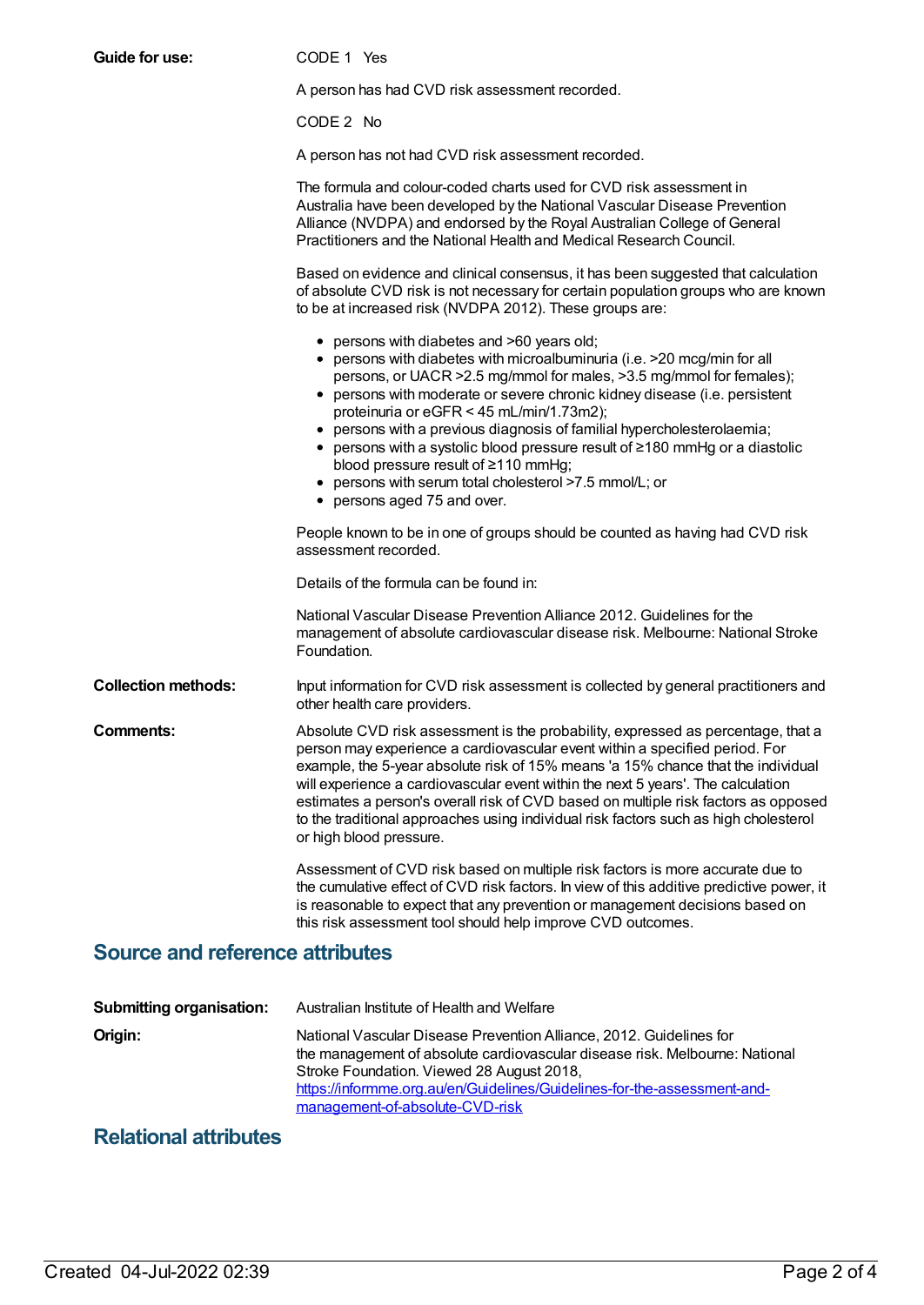| Related metadata           | Supersedes Person—absolute cardiovascular disease risk assessment result  |
|----------------------------|---------------------------------------------------------------------------|
| references:                | recorded indicator, yes/no code N                                         |
|                            | • Health, Superseded 06/09/2018<br>• Indigenous, Superseded 22/10/2018    |
| Implementation in Data Set | Indigenous primary health care NBEDS 2018-19Health, Superseded 12/12/2018 |
| <b>Specifications:</b>     | Indigenous, Superseded 02/04/2019                                         |
|                            | <b>Implementation start date: 01/07/2018</b>                              |

*Implementation end date:* 30/06/2019

[Indigenous](https://meteor.aihw.gov.au/content/707502) primary health care NBEDS 2019–20[Health](https://meteor.aihw.gov.au/RegistrationAuthority/12), Superseded 16/01/2020 [Indigenous](https://meteor.aihw.gov.au/RegistrationAuthority/6), Superseded 14/07/2021

*Implementation start date:* 01/07/2019

*Implementation end date:* 30/06/2020

[Indigenous](https://meteor.aihw.gov.au/content/715320) primary health care NBEDS 2020–21[Health](https://meteor.aihw.gov.au/RegistrationAuthority/12), Retired 13/10/2021

*Implementation start date:* 01/07/2020

*Implementation end date:* 30/06/2021

[Indigenous-specific](https://meteor.aihw.gov.au/content/738532) primary health care NBEDS December 2020[Indigenous](https://meteor.aihw.gov.au/RegistrationAuthority/6), Standard 14/07/2021

*Implementation start date:* 01/07/2020

*Implementation end date:* 31/12/2020

*Conditional obligation:*

Reporting against this data element is conditional on a person being aged  $\geq 34$ years and < 75 years at the census date, and on a 'CODE 2 No' response to '[Person—cardiovascular](file:///content/465948) disease recorded indicator, yes/no code N'

Data are provided to the AIHW for absolute CVD risk assessment results recorded within the previous 24 months up to the census date.

Where the tobacco smoking status and/or sex do not have an assessment date assigned, they should be treated as being up to date (that is, as having been updated in the 24 months up to the census date).

*DSS specific information:*

In the ISPHC NBEDS only aggregated data with CODE 1 are provided to the AIHW.